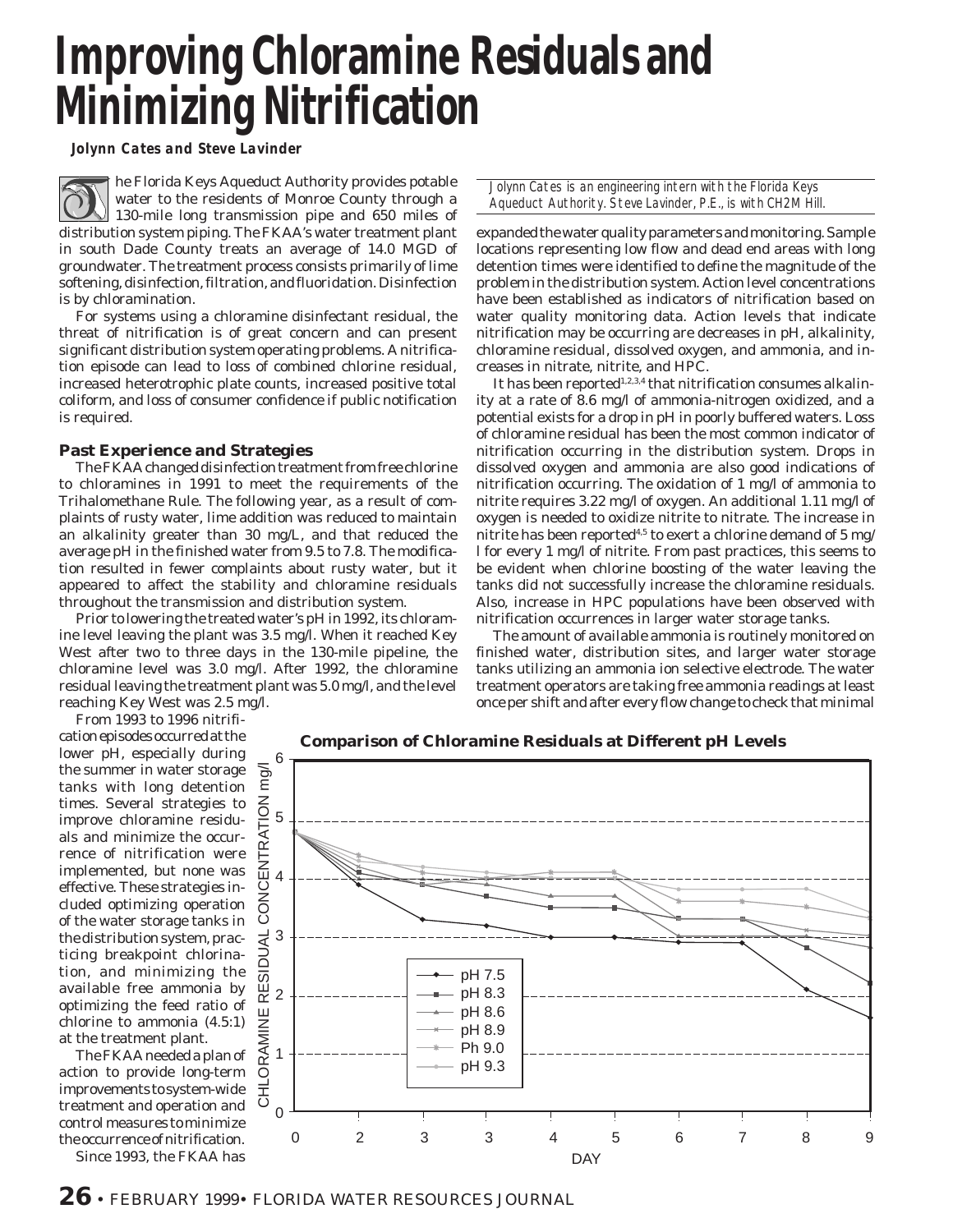

free ammonia level is available. Free ammonia levels on the finished water have been observed in the range of 0.1 to 0.3 mg/l.

Free ammonia levels are also measured at sample locations in the transmission/distribution system. The results appear to indicate that the free ammonia increases over time, probably from the degradation of the chloramine residual. The average free ammonia level measured in Key West, which represents 3 to 4 days detention time, is 0.46 mg/l. It may be hypothesized that at the lower pH levels the combined chlorine and ammonia dissociate allowing the free ammonia to become available as a food source for the nitrifying bacteria. The high temperatures during the summer may contribute to this rate of dissociation. It is possible that as pH increases to 9.0, the chloramine residual does not react or dissociate at the same rate as at lower pH levels, and that is why the chloramine residuals last longer at the higher pH levels.

test to observe the stability of chloramines and free ammonia concentrations at different pH values. For the jar test, samples of finished water were adjusted to a pH of approximately 7.5 (original pH value) and ranging up to 9.3 and stored in opaque plastic containers. The chloramine residual concentration and free ammonia concentration of each sample at the different pH values were measured daily. The chloramine residual concentration appears to experience a sudden decrease in concentration and then level off. However, at higher pH levels, the chloramine residual concentration decreases less and levels off sooner, maintaining a higher concentration. The

To test this hypothesis, the FKAA conducted a jar

free ammonia concentrations at the lower pH appeared to increase over time while the free ammonia concentrations at the higher pH appeared to remain consistent over time.

Other utilities, such as Ann Arbor, Michigan, whch have experienced nitrification episodes during summer months, have found that operating at elevated pH levels has been an effective method for controlling nitrification. For the past four years Ann Arbor has had one nitrification occurrence at the elevated pH  $levels<sup>4</sup>$ .

Based on Ann Arbor's and FKAA's experiences with nitrification and findings of increasing pH, the FKAA investigated alternative treatment modifications to increase finished water pH as an effective long-term nitrification control measure.

#### **Alternative Treatment Modifications**

Three alternative treatment modifications were considered

|                                    |                                                                                                                                                                 |                                                                                                                                                                                                               | trif                                                                    |
|------------------------------------|-----------------------------------------------------------------------------------------------------------------------------------------------------------------|---------------------------------------------------------------------------------------------------------------------------------------------------------------------------------------------------------------|-------------------------------------------------------------------------|
|                                    | <b>Summary of Treatment Alternatives To Increase pH</b>                                                                                                         |                                                                                                                                                                                                               | cor:                                                                    |
| Alternative Process<br>1. Soda Ash | Advantages<br>• Provide additional alkalinity in<br>source water to allow high pH<br>softening without loss of alkalinity                                       | Disadvantages<br>• Additional process at WTP<br>Messy dry chemical feed<br>٠<br>equipment<br>Additional O&M requirements<br>Difficult process to control<br>More complex to operate<br>Higher operating costs | <b>SVS</b><br>dev<br>qua<br><sub>cre</sub><br>to :<br>mu<br>cal<br>alto |
| 2. Carbon dioxide                  | • Converts hydroxide alkalinity to<br>carbonate alkalinity which provides<br>better buffering in finished water<br>Easy process to control<br>• Clean operation | • Additional process to maintain<br>Higher operating costs<br>٠<br>Can cause calcium post<br>precipitation if overdosed                                                                                       | soft<br>to t<br>vid<br>in t                                             |
| 3. Split Treatment                 | • No capital cost<br>• Can be implemented immediately                                                                                                           | Difficult process to control<br>٠<br>Cannot achieve desire optimum<br>٠<br>water quality condition (but)<br>is close)<br>Potential post precipitation on<br>٠<br>filter media or in clearwell                 | soft<br>dio:<br>duo<br>sire                                             |

to reduce the potential for nification and minimize iron corrosion with the distribution tem. The alternatives were eloped to achieve water ality goals that would inase the finished water pH 9.0 and maintain a mini $m$  alkalinity of 40 mg/l as cium carbonate. The three ernatives were:

*Alternative 1 -* Increase lime tening pH and add soda ash he softening process to proe more available alkalinity he softened water;

*Alternative 2 -* Increase lime tening pH and add carbon xide after softening to proe a level of alkalinity deed; and

*Alternative 3 -* Operate one lime softening unit at high pH